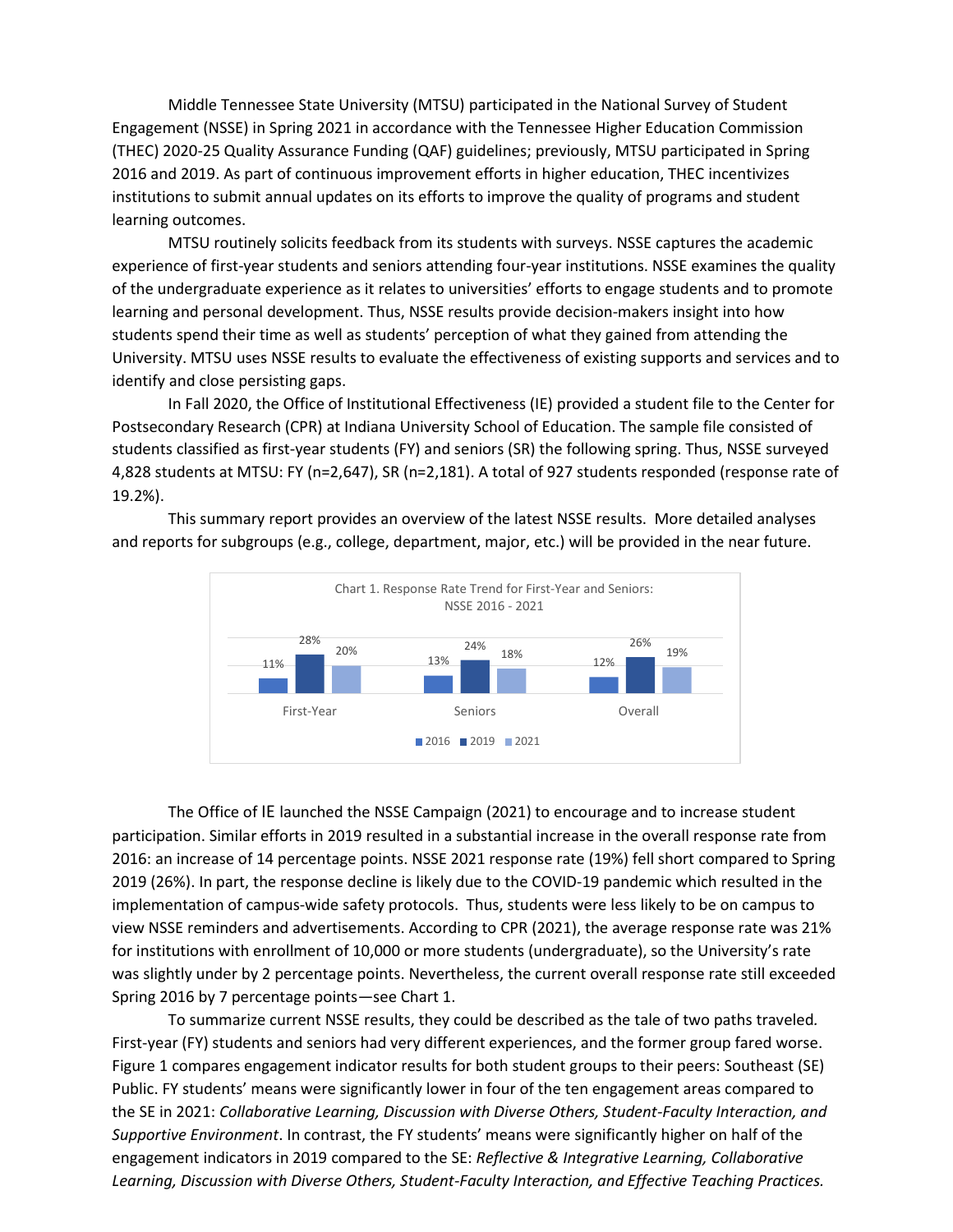Trends in engagement outcomes for seniors were less extreme. Seniors had a single area where the mean was significantly lower than the SE in 2021: *Collaborative Learning.* Furthermore, means for this group were significantly higher for *Reflective & Integrative Learning, Learning Strategies and Student-Faculty Interaction* compared to the SE. For the remaining six indicators, there were no significant differences compared to the SE.

| <b>Themes</b>              | ₩                                                        | <b>First-Year</b> |      | <b>Seniors</b> |      |
|----------------------------|----------------------------------------------------------|-------------------|------|----------------|------|
| <b>Academic Challenge</b>  | <b>Engagement Indicators</b>                             | 2019              | 2021 | 2019           | 2021 |
|                            | <b>Higher-order Learning</b>                             |                   | --   |                |      |
|                            | Reflective & Integrative Learning                        |                   | --   | --             |      |
|                            | <b>Learning Strategies</b>                               |                   |      |                |      |
|                            | <b>Quantitative Reasoning</b>                            | --                | --   | --             |      |
| <b>Learning with Peers</b> | <b>Collaborative Learning</b>                            |                   |      | --             |      |
|                            | Discussion w/Diverse Others                              |                   |      |                |      |
|                            | <b>Student-Faculty Interaction</b>                       |                   |      |                |      |
|                            | <b>Experience w/Faculty Effective Teaching Practices</b> |                   |      |                |      |
| <b>Campus Environment</b>  | <b>Quality of Interactions</b>                           |                   | --   | --             |      |
|                            | <b>Supportive Environment</b>                            | .                 |      |                |      |

Figure 1. National Student Survey of Engagement (NSSE) Engagement Indicators Comparison: MTSU 2019 and 2021

Comparison Group*: Southeast Public, p<0.05*

 *significantly higher with effect size less than 0.3 magnitude significantly higher with effect size at least 0.3 in magnitude*

 *significantly lower with effect size less than 0.3 magnitude significantly lower with effect size at least 0.3 in magnitude* 

Satisfaction declines observed for FY students in thematic categories like Learning with Peers, Experience with Faculty, and Campus Environment are unsurprising in the age of COVID-19. The pandemic greatly impacted how this group experienced their first year at MTSU. Figure 2 and Table 1 provide greater context to how FY students navigated the system as most student-faculty interactions at MTSU moved online.

|                                                                                              | <b>First-Year Students</b> |                         |                   |  |
|----------------------------------------------------------------------------------------------|----------------------------|-------------------------|-------------------|--|
|                                                                                              |                            |                         | Effective<br>Size |  |
| <b>Learning with Peers</b>                                                                   | <b>MTSU</b>                | <b>Southeast Public</b> | <b>Indicator</b>  |  |
| <b>Collaborative Learning</b>                                                                |                            |                         |                   |  |
|                                                                                              |                            |                         |                   |  |
| Asked another student to help you understand course material                                 | 2.2                        | $2.5***$                |                   |  |
| Explained course material to one or more students                                            | 2.2                        | $2.6***$                |                   |  |
| Prepared for exams by discussing or working through course                                   |                            |                         |                   |  |
| material with other students                                                                 | 2.0                        | $2.4***$                |                   |  |
| Worked with other students on course projects or assignments                                 | 2.1                        | $2.5***$                |                   |  |
| <b>Discussion with Diverse Others</b>                                                        |                            |                         |                   |  |
| People of a race or ethnicity other than your own                                            | 2.8                        | $3.0***$                | ᢦ                 |  |
| People from an economic background other than your own                                       | 2.8                        | $3.0***$                | ▽                 |  |
| People with religious beliefs other than your own                                            | 2.7                        | $2.9***$                | $\bm{\nabla}$     |  |
| People with political views other than your own                                              | 2.8                        | $2.9***$                | ᢦ                 |  |
| <b>Experience w/Faculty</b>                                                                  |                            |                         |                   |  |
| <b>Student-Faculty Interaction</b>                                                           |                            |                         |                   |  |
| Talked about career plans with a faculty member                                              | 2.2                        | $2.3***$                | v                 |  |
| Worked with a faculty member on activities other than                                        |                            |                         |                   |  |
| coursework (committees, student groups, etc.)                                                | 1.6                        | $1.7***$                | ᢦ                 |  |
| Discussed course topics, ideas, or concepts with a faculty                                   |                            |                         |                   |  |
| member outside of class                                                                      | 1.8                        | $1.9*$                  | ᢦ                 |  |
| Discussed your academic performance with a faculty member                                    | 1.9                        | $2.1***$                | ᢦ                 |  |
| <b>Campus Environment</b>                                                                    |                            |                         |                   |  |
| <b>Supportive Environment</b>                                                                |                            |                         |                   |  |
| Providing support to help students succeed academically                                      | 2.9                        | $3.0*$                  | ᢦ                 |  |
| Providing opportunities to be involved socially                                              | 2.7                        | $7.9***$                | ᢦ                 |  |
| Providing support for your overall well-being (recreation, health care,<br>counseling, etc.) | 2.7                        | $2.9**$                 |                   |  |
| Helping you manage your non-academic responsibilities (work, family, etc.                    | 2.1                        | $2.3***$                |                   |  |
| Attending campus activities and events (performing arts, athletic events,                    | 2.6                        | $2.8***$                | ᢦ                 |  |
| Attending events that address important social, economic, or political issu                  | 2.3                        | $2.4*$                  | ᢦ                 |  |

Figure 2. Individual Items Comprising Engagement Indicators and Themes (2021)

 MTSU's FY students tended to interact less frequently with fellow students compared to their peers at SE as shown in Figure 2. The former group reported collaborating less with peers on course material and assignments. Additionally, this group reported less exposure to and opportunities to interact with diverse others (Learning with Peers).

 FY students at MTSU were less likely than their SE peers to report speaking with faculty members about careers or to discuss their academic performance. This group also described the overall environment as less supportive than their SE peers.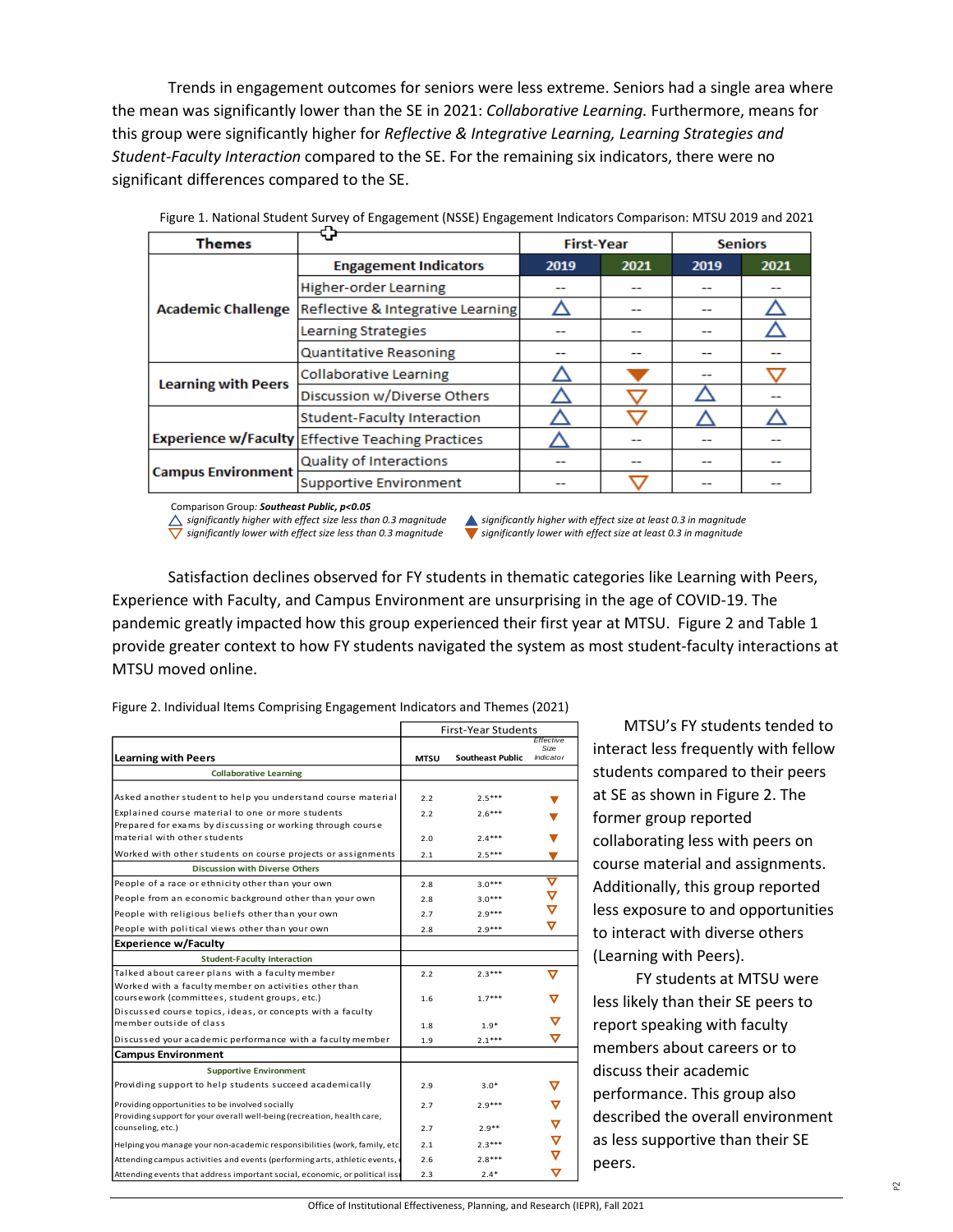At face value, FY students in 2019 had an uninterrupted transition to life on campus with greater access to the many student supports and services provided by the University. From Spring 2020 through Spring 2021, students missed out on establishing connections and relationships that stem from face-toface contact with peers and faculty/staff. To some degree, seniors endured similar pandemic struggles as FY students, but their familiarity with the University and existing relationships likely aided them in navigating and overcoming their struggles with greater ease.

|                                                                                                                           | Φ           | <b>Seniors</b>             |                              |
|---------------------------------------------------------------------------------------------------------------------------|-------------|----------------------------|------------------------------|
| <b>Academic Challenge</b>                                                                                                 | <b>MTSU</b> | Southeast<br><b>Public</b> | Effective Size<br>tudicator. |
| <b>Reflective &amp; Integrative Learning</b>                                                                              |             |                            |                              |
| Connected your learning to societal problems or issues                                                                    | 2.8         | 2.7"                       | Λ                            |
| Included diverse perspectives (political, religious, racial/ethnic,<br>gender, etc.) in course discussions or assignments | 27          | 2.5"                       |                              |
| Examined the strengths and weaknesses of your own views on a<br>topic or issue                                            | 2.9         | $2.8^{\circ}$              |                              |
| <b>Learning Strategies</b>                                                                                                |             |                            |                              |
| Reviewed your notes after class                                                                                           | 3.0         | 2.9"                       |                              |
| Summarized what you learned in class or from course materials                                                             | 3.1         | 2.9"                       |                              |
| <b>Learning with Peers</b>                                                                                                |             |                            |                              |
| <b>Collaborative Learning</b>                                                                                             |             |                            |                              |
| Prepared for exams by discussing or working through course<br>material with other students                                | 2.3         | 2.5"                       |                              |
| Worked with other students on course projects or assignments                                                              | 2.6         | 2.8                        |                              |
| <b>Experience w/Faculty</b>                                                                                               |             |                            |                              |
| <b>Student-Faculty Interaction</b>                                                                                        |             |                            |                              |
| Discussed course topics, ideas, or concepts with a faculty<br>member outside of class                                     | 2.3         | $2.1$ "                    |                              |
| Discussed your academic performance with a faculty member                                                                 | 2.3         | 2.2"                       |                              |

Figure 3. Individual Items Comprising Engagement Indicator and Themes (2021)

MTSU seniors' means were significantly higher than SE peers in the thematic area for Academic Challenge and Experience with Faculty (see Figure 3). Seniors at MTSU were more likely to report connecting their learning to societal problems or issues, or to report re-examining their own views on topics. Additionally, this group also was more likely than their peers to report reviewing class notes after class or to summarizing course material. MTSU seniors interacted more frequently with faculty to discuss course topics and their academic performance than their SE peers.

Table 1 revisits and examines mean scores for MTSU's engagement indicators from Figure 1. The means for FY students were lower in 2021 compared to 2019 for each indicator. Furthermore, the difference was greater than five percentage points for three indicators: *Collaborative Learning (-12.0), Discussion with Diverse Others* (-7.5) and *Student-Faculty Interaction (-6.3)*.

| <b>Themes</b>              |                                                          | <b>First-Year</b> |      |      | <b>Seniors</b> |      |      |
|----------------------------|----------------------------------------------------------|-------------------|------|------|----------------|------|------|
| <b>Academic Challenge</b>  | <b>Engagement Indicators</b>                             | 2016              | 2019 | 2021 | 2016           | 2019 | 2021 |
|                            | <b>Higher-order Learning</b>                             | 37.2              | 38.4 | 36.7 | 37.4           | 39.8 | 40.8 |
|                            | Reflective & Integrative Learning                        | 34.0              | 37.5 | 34.7 | 34.7           | 38.3 | 39.0 |
|                            | <b>Learning Strategies</b>                               | 37.6              | 39.3 | 38.2 | 37.5           | 39.2 | 41.4 |
|                            | Quantitative Reasoning                                   | 24.7              | 28.3 | 27.5 | 27.0           | 29.9 | 31.8 |
| <b>Learning with Peers</b> | Collaborative Learning                                   | 30.4              | 35.1 | 23.1 | 29.1           | 34.3 | 30.3 |
|                            | Discussion w/Diverse Others                              | 41.8              | 42.8 | 35.3 | 38.7           | 43.5 | 40.7 |
|                            | <b>Student-Faculty Interaction</b>                       | 18.2              | 23.7 | 17.4 | 22.5           | 27.4 | 25.8 |
|                            | <b>Experience w/Faculty Effective Teaching Practices</b> | 38.0              | 39.8 | 37.5 | 38.4           | 40.1 | 40.1 |
| <b>Campus Environment</b>  | Quality of Interactions                                  | 39.7              | 43.2 | 41.7 | 41.7           | 43.0 | 42.2 |
|                            | Supportive Environment                                   | 36.0              | 37.1 | 32.5 | 29.0           | 32.4 | 34.1 |

Table 1. Engagement Indicator Trends for First-year and Seniors at MTSU: Spring 2016 – Spring 2021

*Red font*: Mean (2021) at least five points lower than mean in 2019; *Green font*: Mean (2021) greater than or equal to mean in 2019

In contrast, Table 1 shows that MTSU seniors' means increased or did not change for six of the 10 areas in 2021 compared to 2019: *Higher-order Learning, Reflective & Integrative Learning, Learning Strategies, Quantitative Reasoning, Effective Teaching Practices*, and *Supportive Environment*. The largest gains were for *Learning Strategies* (+2.2) and *Quantitative Reasoning (+1.9).* There were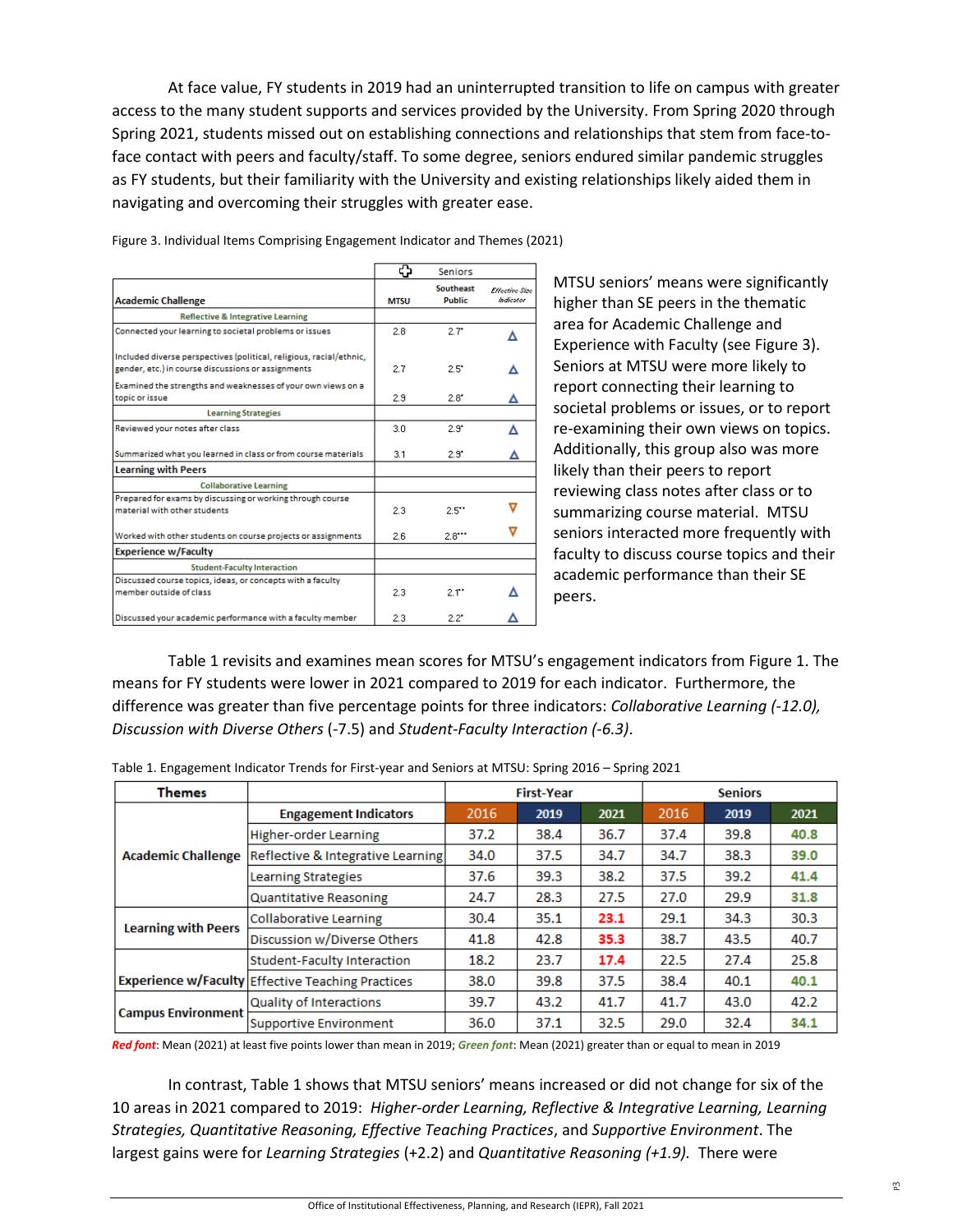decreases for *Collaborative Learning (-4.0), Discussion with Diverse Others* (-2.8), *Student-Faculty Interaction (-1.6) and Quality of Interactions (-0.8).*



Charts 2 and 3 visualize trends for the engagement indicators for the last three NSSE cycles: 2016, 2019 and 2021 for FY students and seniors, respectively. Chart 3 shows the upward trend for seniors with the exception of *Collaborative Learning, Discussion with Diverse Others*, *Student-Faculty Interaction and Quality of Interactions.* Chart 2 reflects the opposite trend with 2021 means showing a decline compared to 2019 for FY students.



Office of Institutional Effectiveness, Planning, and Research (IEPR), Fall 2021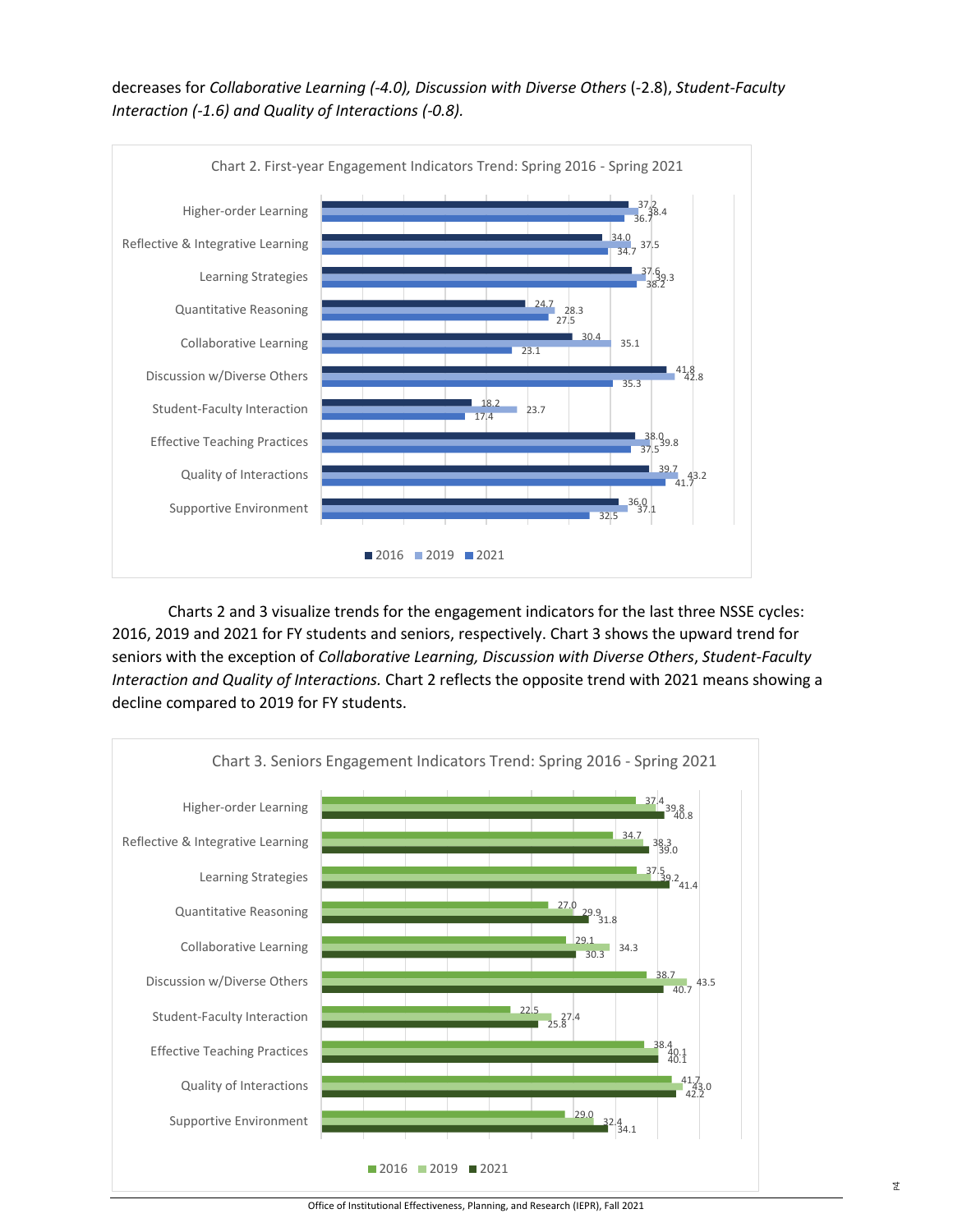Chart 4 examines how seniors assess their overall academic experience and their perceived cognitive and affective developmental gains while attending the University. Seniors report how their experience at the University contributed to their knowledge, skills, and personal development in ten key areas.



Among the items NSSE uses to measure seniors' perceived gains, MTSU seniors' perceived gains have trended upward (or stabilized) since 2016 in 5 of the 10 areas: *speaking clearly and effectively; solving complex real-world problems; analyzing numerical and statistical information; being an informed and active citizen;* and *developing or clarifying a personal code of values and ethics.* Conversely, there were slight drops for the remaining five areas in 2021 compared to 2019: most items dropped no more than two percentage points. Nevertheless, all ten areas for 2021 exceeded 2016 results.

Chart 5 shows that 41% of FY students at MTSU reported having participated in one or more High Impact Practice (HIP) courses compared to 52% of peers at SE. Of the former group, 36% participated in a single HIP course compared to 43% of SE students. Alternatively, MTSU's seniors participated in HIPs at a similar rate as their SE peers: 80% and 84%, respectively.